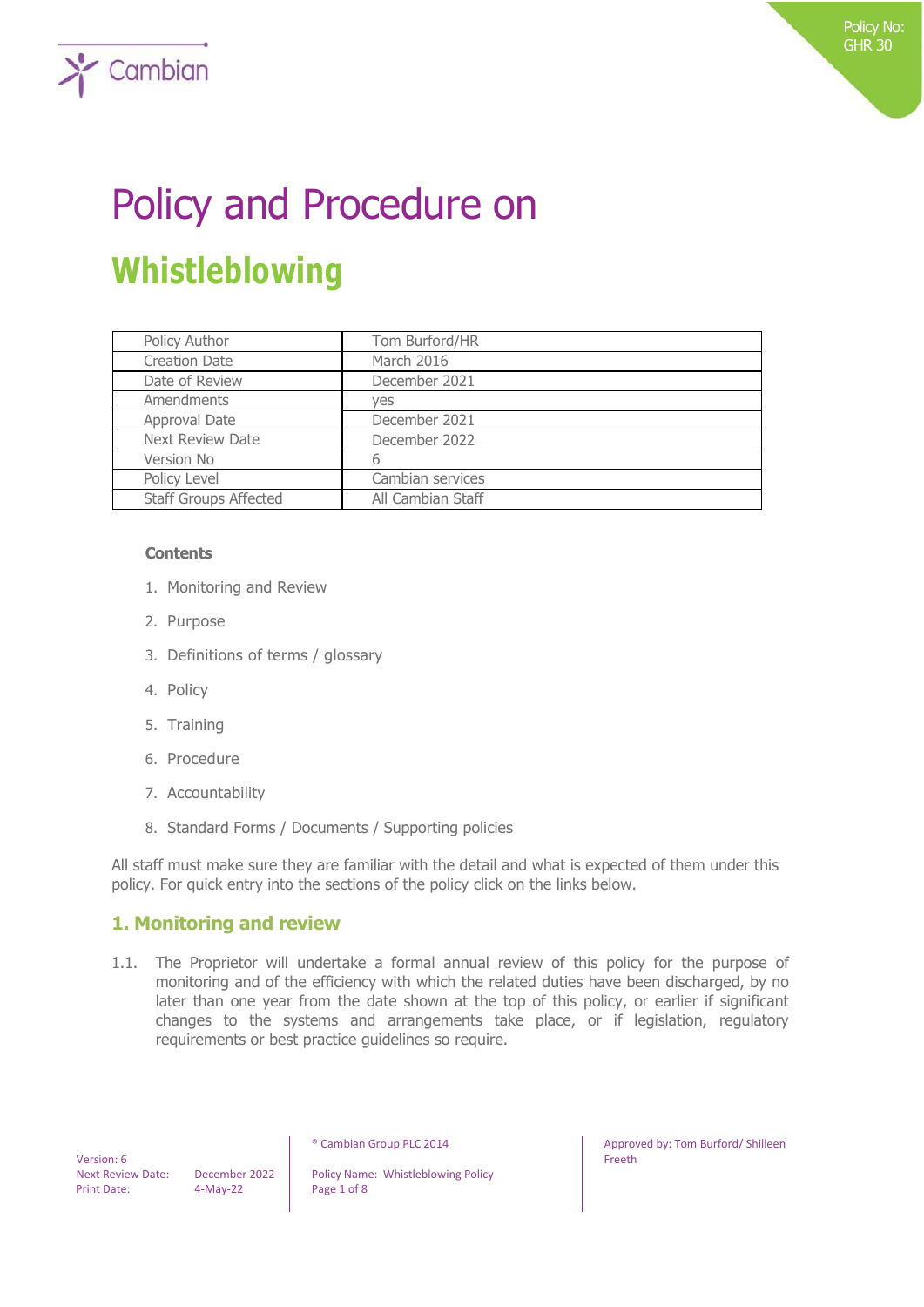

**Jeremy Wiles Group Executive Director – Children Services Date: December 2021**

## **2. Purpose**

- 2.1. We are committed to conducting our business with honesty and integrity, and we expect all colleagues to maintain high standards in accordance with our Code of Conduct (GHR: 37) and Code of Practice (GHR: 11). However, all organisations face the risk of things going wrong from time to time, or of unknowingly harbouring illegal or unethical conduct. A culture of openness and accountability is essential in order to prevent such situations occurring and to address them when they do occur. Whilst staff obviously forge friendships and allegiances to their colleagues, our primary loyalty at all times should be to those who use our services, and there is therefore a responsibility on every employee to report conduct that is of concern.
- 2.2. This policy ensures that Cambian complies with the Public Interest Disclosure Act 1998 (PIDA) which applies to almost all workers and employees who ordinarily work in Great Britain. The situations covered include criminal offences, risks to health and safety, failure to comply with a legal obligation, a miscarriage of justice and environmental damage.
- 2.3 The aims of this policy are:
	- To encourage colleagues to report suspected wrongdoing as soon as possible, in the knowledge that their concerns will be taken seriously, investigated as appropriate and that their confidentiality will be respected.
	- Employees and workers who make a 'protected disclosure' are protected from being treated badly or being dismissed. For a disclosure to be protected it must be made to an appropriate body. For example, disclosing a health and safety issue to the Health and Safety Executive is likely to be protected, but not if the concern was disclosed to the media.
	- To provide colleagues with guidance as to how to raise those concerns and receive feedback on any actions taken.
	- To reassure colleagues that they should be able to raise genuine concerns without fear of reprisals, even if they turn out to be mistaken.
	- To assure relatives, parents/guardians, placing authorities and inspection and registration bodies that Cambian gives high priority to securing the highest standards of behaviour from and amongst its employees.
- 2.4 This policy is intended to cover any serious concerns that someone has about any aspect of service provision or the conduct of a member of staff or others acting on behalf of Cambian. It does not form part of any employee's contract of employment and we may amend it at any time.
- 2.5 This policy is in line with:
	- Keeping Children Safe in Education (September 2021)
	- Working Together to safeguard Children (July 2018),
	- Children's Homes Regulations (April 2015)

| Version: 6               |
|--------------------------|
| <b>Next Review Date:</b> |
| <b>Print Date:</b>       |

December 2022 | Policy Name: Whistleblowing Policy 4-May-22 Page 2 of 8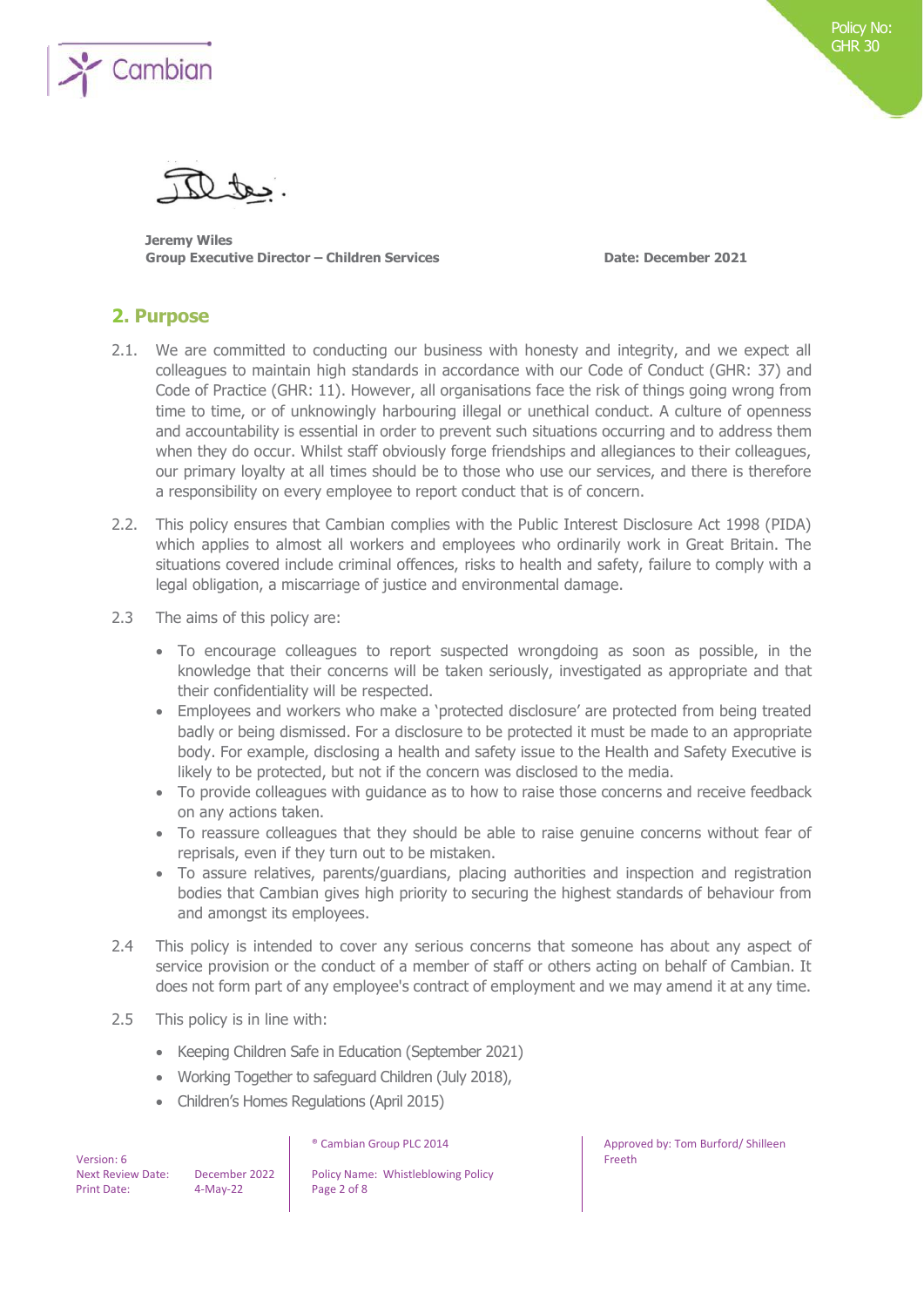

- Health and Social Care Act 2008 (Regulated Activities) Regulations , part 3 (2015)
- National Minimum Standards for Independent Health Care Services in Wales
- The Independent Health Care (Wales) Regulations 2011
- Social Services and Well-being (Wales) Act 2014
- The 20 Principles of The Francis Review 'Freedom to Speak Up' February 2015
- And giving due regard to Prevent Duty Guidance (March 2016),
- 2.6 This policy is made available to parents, carers, staff and individuals.

## **3. Definition of terms / Glossary**

- 3.1 Whistleblowing is the disclosure of information which relates to suspected wrongdoing or dangers at work. You are protected by law if you report any of the following;
	- suspicions or concerns regarding any type of abuse or potential harm to individuals in our care which for some reason cannot be raised under the normal safeguarding procedures as set out in our Child Protection and Safeguarding Policy 25;
	- criminal activity;
	- failure to comply with any legal or professional obligation or our regulatory requirements;
	- danger to health and safety;
	- bribery under our Anti-Bribery and Corruption Policy (GHR 31);
	- dishonesty, fraud or financial mismanagement;
	- breach of our internal policies and procedures including our Code of Conduct;
	- unauthorised disclosure of confidential information;
	- issues that are not being dealt with through clinical governance reviews or other legitimate avenues;
	- if you believe someone is covering up wrongdoing
- 3.2 A **whistleblower** is a person who raises a genuine concern relating to any of the above. All Proprietors and employees have a responsibility to carry out their duties to the highest standards of openness, probity and accountability. If you have any genuine concerns related to suspected wrongdoing or danger affecting any of our activities (a whistleblowing concern) you should report it under this policy.
- 3.3 The following complaints do not fall under Whistleblowing:

Personal grievances (for example bullying, harassment, discrimination) are not covered by whistleblowing law, unless your particular case is in the public interest. In those cases you should use the Grievance Procedure (GHR 29) or Harassment and Bullying Policy (GHR 02) as appropriate.

Guidance on associated terminology is set out below.

3.4 **Harassment:** A person is harassed when they are subjected to unwanted physical or verbal conduct which has the purpose or effect of violating their dignity or creating an intimidating, hostile, degrading, humiliating or offensive environment for them

Next Review Date: December 2022 | Policy Name: Whistleblowing Policy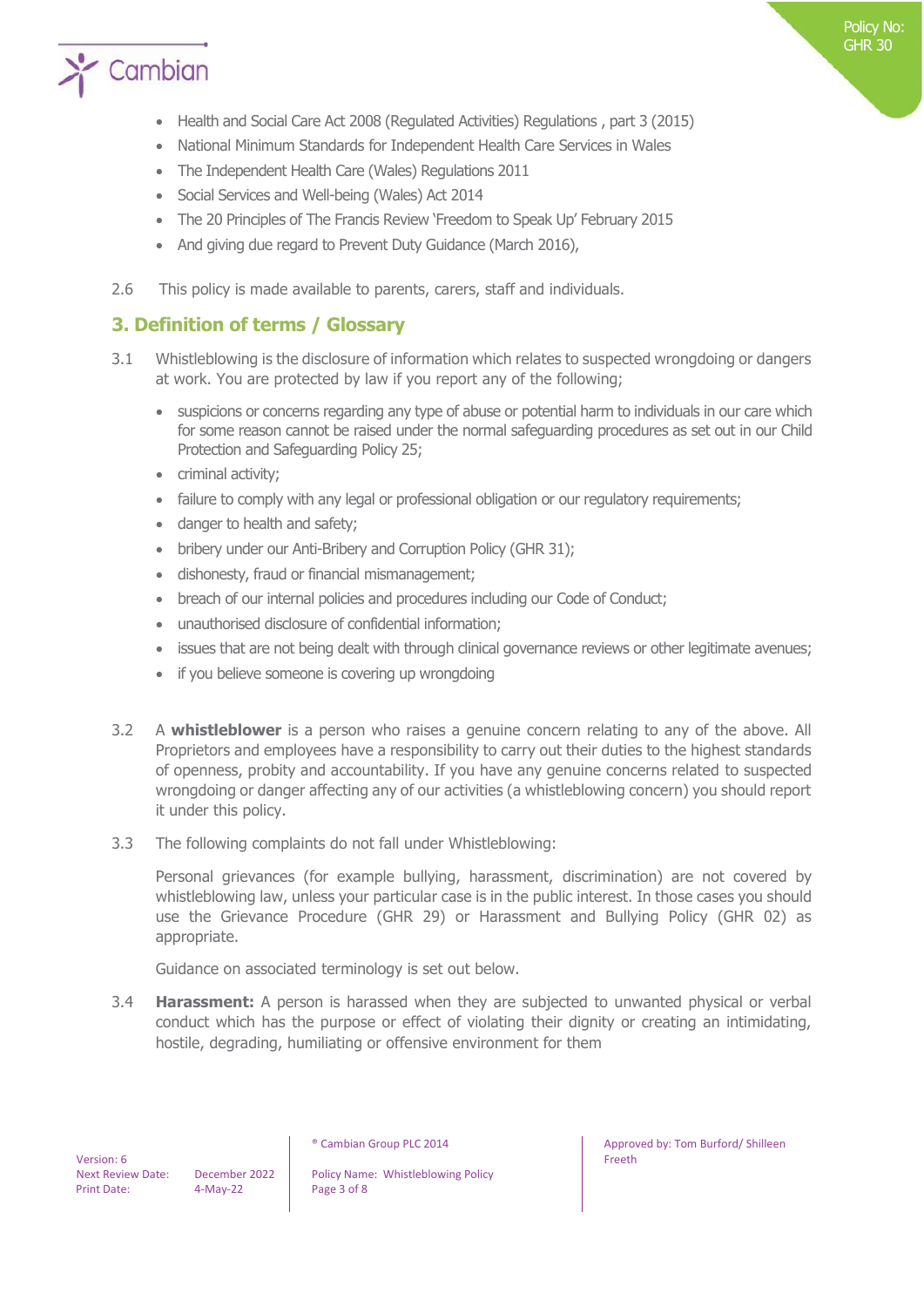

- 3.5 **Bullying:** A person is bullied when they are subjected to offensive, intimidating, malicious or insulting behavior which through the abuse or misuse of power makes them feel vulnerable, upset, humiliated or threatened. Such behaviour may include:
	- a staff member shouting at, being sarcastic towards, ridiculing or demeaning a pupil or colleague;
	- making physical or psychological threats;
	- overbearing supervision;
	- making inappropriately derogatory remarks about a pupil or colleague;
	- persistent unfair assessment of a pupil or colleague's work;
	- Unfairly excluding pupils from classes, projects or events.
- 3.6 Bullying does not include reasonable and constructive criticism of a pupil or colleague's work or behaviour.

## **4. Policy**

- 4.1. This policy applies to all employees (either full or part-time), bank workers or others on a temporary or casual contract, secondees, trainees, volunteers, interns or students, people involved in investigations, independent consultants, agents or sponsors for Cambian group and suppliers of services contracted to Cambian.
- 4.2 Where there is evidence of any criminal activity or child safeguarding issues, the police and/or the Local Safeguarding Children's Board (LSCB) / Child Protection Unit shall be informed immediately, in accordance with Cambian's Child Protection and Safeguarding Policy as appropriate.
- 4.3 If you are uncertain whether something is within the scope of this policy you should seek advice from the Director of HR, or from Public Concern at Work, an independent charity, whose contact details are set out in section 7.5
- 4.4 This policy does not release employees from their duty;
	- Of confidentiality in the course of their work
	- To undertake and participate in (as appropriate clinical governance reviews)
	- To participate in investigations
	- To follow company procedures.

## **5. Training**

- 5.1 Cambian will ensure that training courses which include whistleblowing will include awareness of how employees can raise concerns and highlight the whistleblowing helpline. Whistleblowing is covered in Cambian's e-learning modules (Myrus) – Safeguarding Children and Dealing with Concerns at Work. Whistleblowing is also incorporated into safeguarding workshops and induction courses.
- 5.2 Cambian will ensure that whistleblowing policy and procedure will also be discussed as part of the supervision programme and at staff meetings and other opportunities.

## **6. Procedure**

#### **Raising a whistleblowing concern**

 Version: 6 Print Date: 4-May-22 Page 4 of 8

Next Review Date: December 2022 | Policy Name: Whistleblowing Policy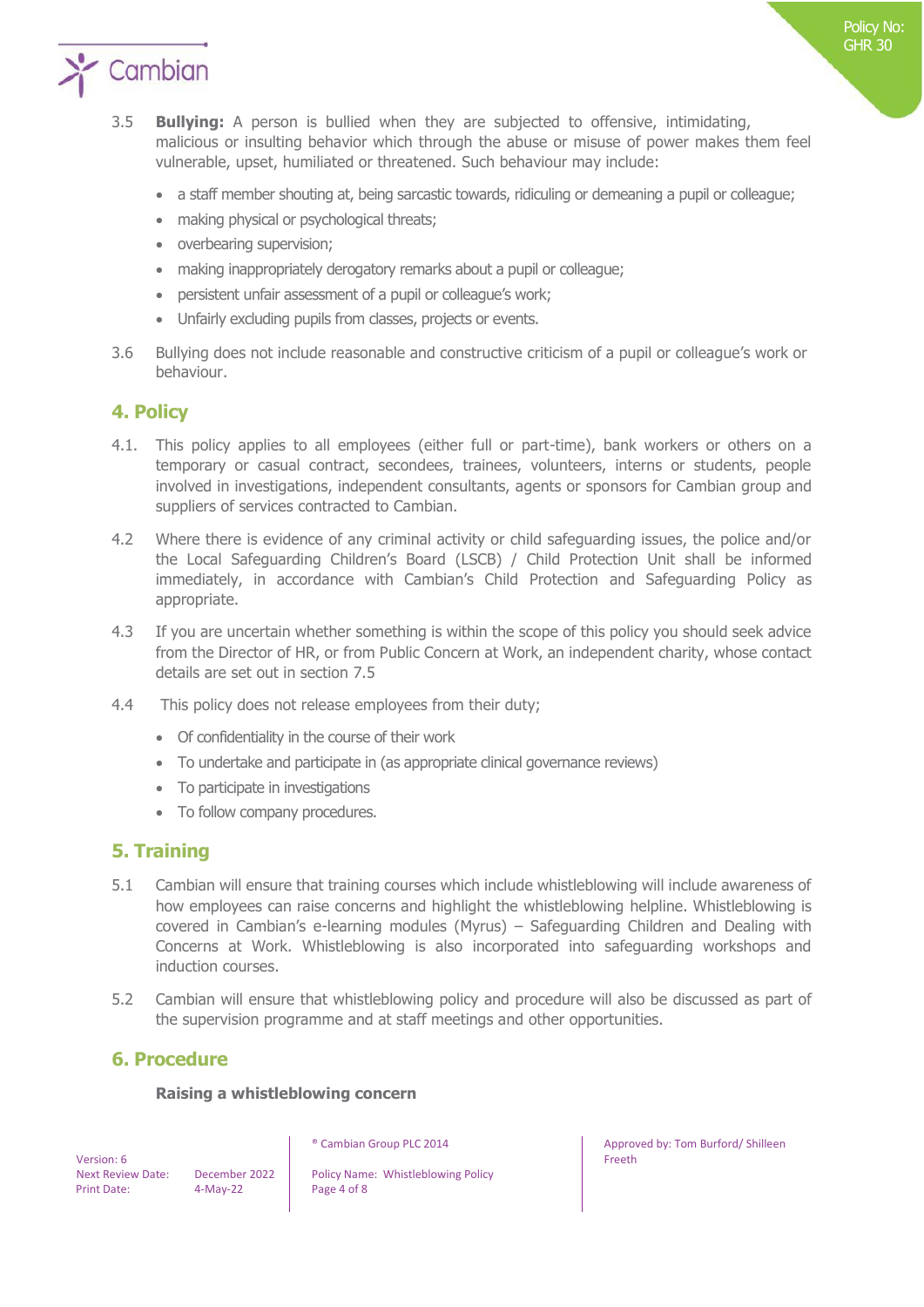

- 6.2. We would expect that in the majority of cases you will raise any concerns with your line manager, unless you suspect your line manager to be involved, in which case please contact the Regional Manager/Lead or the Managing Director of your division, functional head or any of the Whistleblowing Officers (Section 7.5). You may tell them in person or put the matter in writing if you prefer. They may be able to agree a way of resolving your concern quickly and effectively. Your manager should make a written record of your concern, and ensure that it is properly investigated, feeding back to you as appropriate. In all cases they should refer the matter to the Whistleblowing Officer so that a complete record of all such concerns and the action taken and outcomes, is recorded.
- 6.3. However, where the matter is more serious, or you feel that your line manager has not addressed your concern, or you prefer not to raise it with someone within Cambian for any reason, you should contact our confidential independent external telephone hotline, on 0800 086 9128 (a Freephone number). This hotline is run on a 24hours, seven days a week basis by Navex Global, an independent specialist provider of whistleblowing services. Alternatively, you can contact Navex Global's EthicsPoint online service and record your concerns using their secure on-line portal at cambiangroup.ethicspoint.com
- 6.4. EthicsPoint will take down a written summary of your concern and read this back to you to ensure that they have accurately recorded your concerns. EthicsPoint will then notify the Cambian Whistleblowing Officers that a concern has been raised with them by secure e-mail and the Whistleblowing Officers will ensure that an investigation commences. After you have completed your report you will be assigned a unique code called a 'report key'. You will need to write down your report key and password and keep them in a safe place. After 5-6 business days you will be able to use your report key and password to check your report for feedback or questions.
- 6.5. Whether an individual raises a concern confidentially, via EthicsPoint, with their line manager or in any other fashion, Cambian's investigation and response time will be consistent and Cambian will be accountable for the same level of response (see **'Investigation and outcome'** below).

## **Confidentiality**

- 6.6. Whichever route you use to raise your concern, we hope that people will feel able to voice whistleblowing concerns openly under this policy. However, if you want to raise your concern confidentially, we will make every effort to keep your identity secret. If it is necessary for anyone investigating your concern to know your identity, we will discuss this with you.
- 6.7. We do not encourage colleagues to make disclosures anonymously. Thorough investigation may be more difficult or impossible if we cannot obtain further information from you. It is also more difficult to establish the credibility of allegations. Whistleblowers who are concerned about possible reprisals if their identity is revealed should come forward to the Head of Legal or one of the other Whistleblowing Officers and appropriate measures can then be taken to preserve confidentiality. If you are in any doubt you can seek advice from Public Concern at Work, an independent whistleblowing charity who offer a confidential helpline for individuals who are thinking of whistleblowing. Their contact details are set out in section 7.5 of this policy.

Next Review Date: December 2022 | Policy Name: Whistleblowing Policy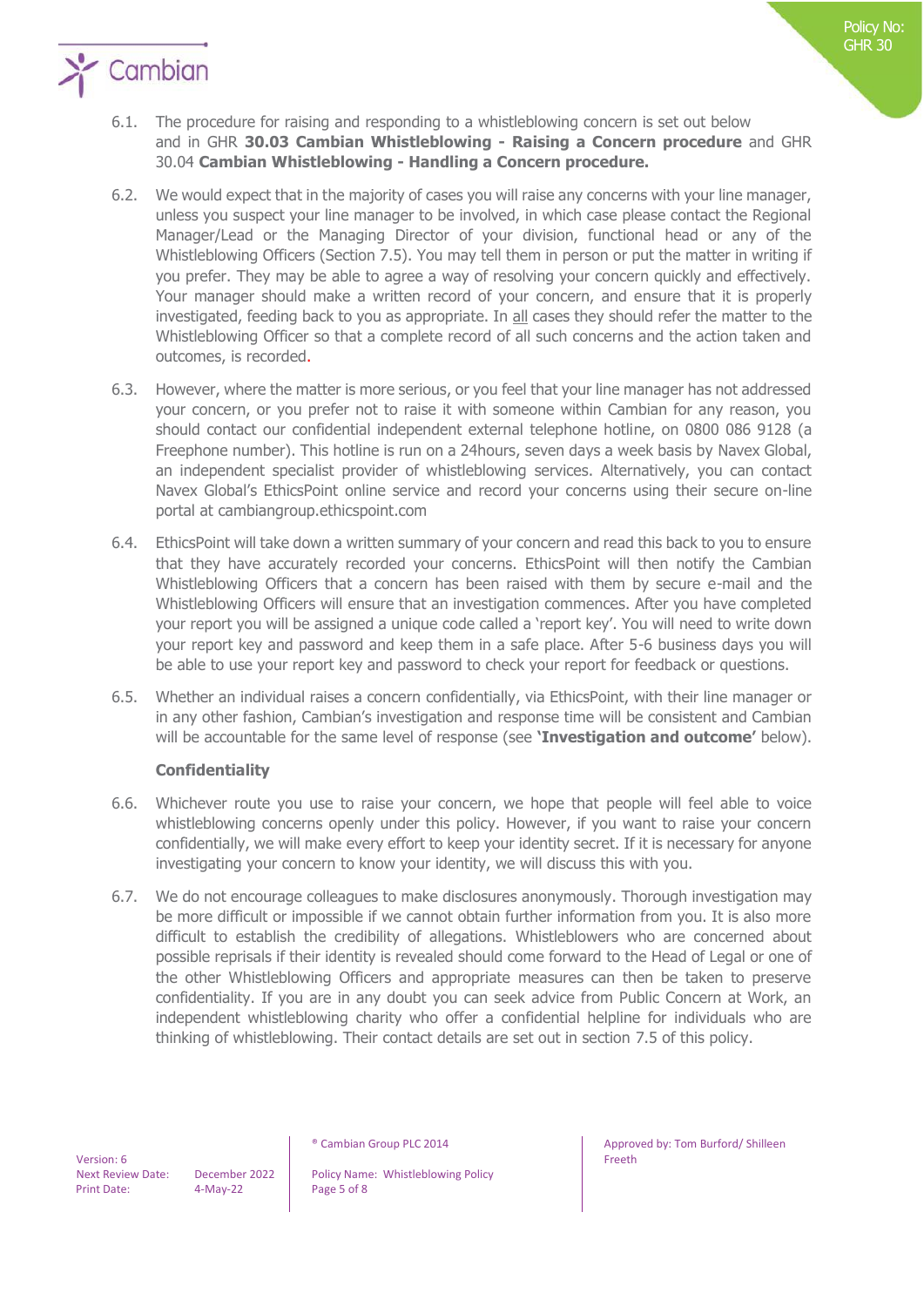

- 6.8. Cambian has a duty to pass on information to others if this is required as a matter of law or in the public interest. On occasion this may mean that this cannot be done without identifying the person who raised the concern, for example:
	- Because evidence is needed in court; or
	- Cambian is involved in legal proceedings and Cambian's papers are open to scrutiny. If this happens, Cambian will discuss this with the employee beforehand.

#### **Investigation and outcome**

- 6.9. All whistleblowing incidents, regardless of the route, are sent to the Head of Employee Relations, who will nominate an investigator or team of investigators with relevant experience and specialist knowledge of the subject matter. The relevant Managing director will also be notified in the first instance, unless they are directly implicated. If the whistleblowing incident concerns a procurement or financial irregularities, the Chief Finance Officer (CFO) and Group Financial Controller will also be notified in the first instance.
- 6.10. We will seek to inform you as soon as possible and in any event within 20 working days of either the outcome of our assessment or how the investigation is progressing. If you have raised a concern through the EthicsPoint hotline, you can always contact them for an update on progress at any time, as they will be kept abreast of how the investigation is progressing. You may be asked to provide further information from time to time. After 5-6 business days you will be able to use your report key and password to log back into the system and check your report for feedback or questions.

The investigator(s) may make recommendations for change to enable us to minimize the risk of future wrongdoing.

- 6.11. We will aim to keep you informed of the progress of the investigation and its likely timescale. However, sometimes the need for confidentiality may prevent us giving you specific details of the investigation or any disciplinary action taken as a result. You should treat any information about the investigation as confidential.
- 6.12. If we conclude that a whistleblower has made false allegations maliciously or with a view to personal gain, the whistleblower may be subject to investigation which may result in a disciplinary sanction. In an extreme case malicious or wild allegations could give rise to legal action on the part of the persons complained about.

#### **If you are not satisfied**

- 6.13. While we cannot always guarantee the outcome you are seeking, we will try to deal with your concern fairly and in an appropriate way. By using this policy you can help us to achieve this.
- 6.14. If you are not happy with the way in which your concern has been handled, you can raise it with one of the other Whistleblowing Officers

#### **External disclosures**

- 6.15. The aim of this policy is to provide an internal mechanism for reporting, investigating, remedying and learning from any wrongdoing in the workplace. In most cases you should not find it necessary to alert anyone externally.
- 6.16. The law recognises that in some circumstances it may be appropriate for you to report your concerns to an external body such as a regulator. It will very rarely if ever be appropriate to alert

 Version: 6 Print Date: 4-May-22 Page 6 of 8

Next Review Date: December 2022 | Policy Name: Whistleblowing Policy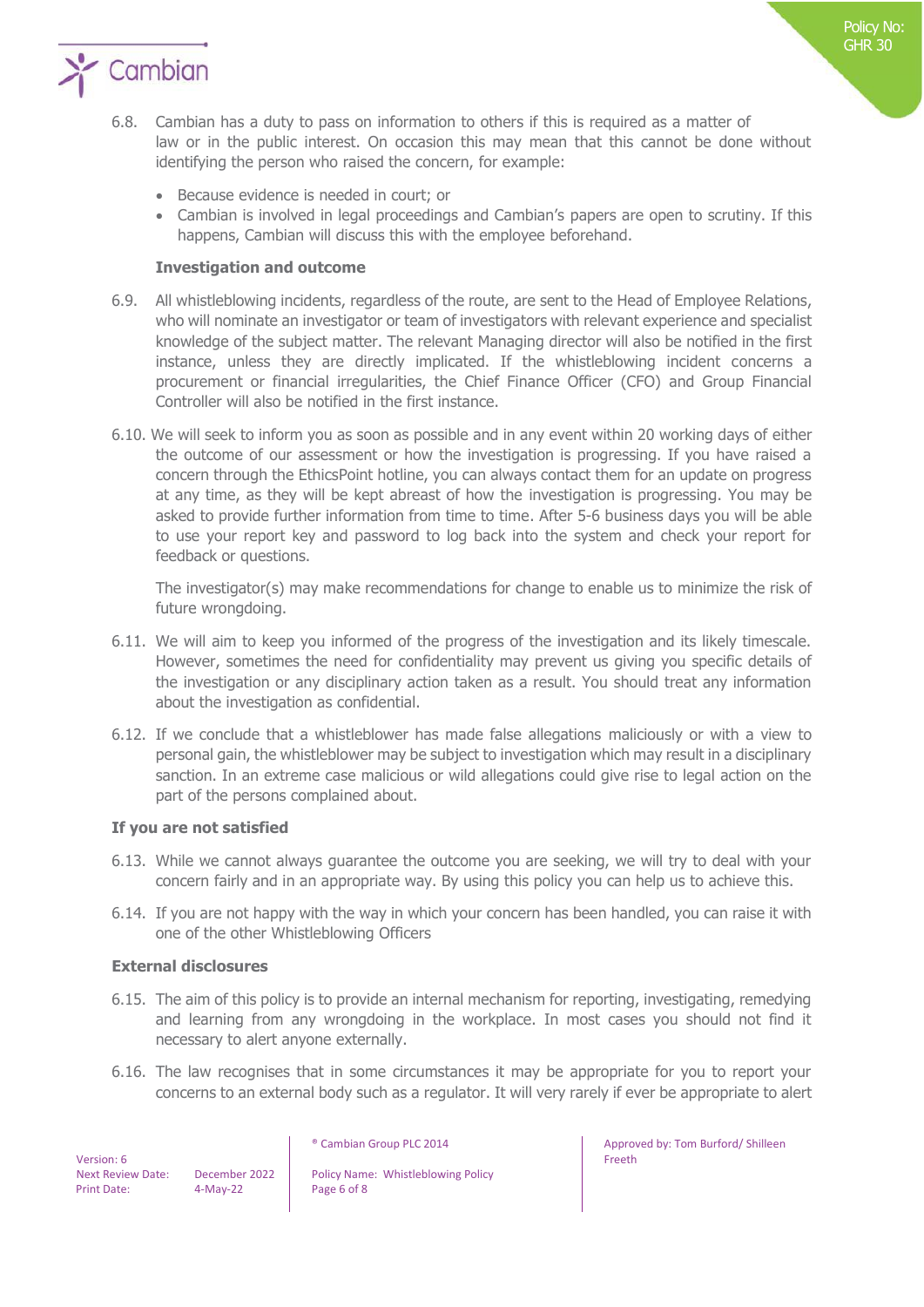

the media. We strongly encourage you to seek advice before reporting a concern to anyone external. The independent whistleblowing charity, Public Concern at Work, operates a confidential helpline. They also have a list of prescribed regulators for reporting certain types of concern. Their contact details are included in section 7.5.

6.17. Whistleblowing concerns usually relate to the conduct of our colleagues, but they may sometimes relate to the actions of a third party, such as a customer, supplier or service provider. In some circumstances the law will protect you if you raise the matter with the third party directly. However, we encourage you to report such concerns internally first.

#### **Protection and support for whistleblowers**

- 6.18. It is understandable that whistleblowers are sometimes worried about possible repercussions. We aim to encourage openness and will support colleagues who raise genuine concerns under this policy, even if they turn out to be mistaken.
- 6.19. Whistleblowers must not suffer any detrimental treatment as a result of raising a concern. Detrimental treatment includes dismissal, disciplinary action, threats or other unfavourable treatment connected with raising a concern. If you believe that you have suffered any such treatment as a result of raising a whistleblowing matter, you should inform the Whistleblowing Officers immediately. If the matter is not remedied you should raise it formally using our Grievance Procedure.
- 6.20. You must not threaten or retaliate against whistleblowers in any way. If you are involved in such conduct you may be subject to disciplinary action. In some cases the whistleblower could have a right to sue you personally for compensation in an employment tribunal.
- 6.21**.** An instruction to cover up wrongdoing is itself a disciplinary offence. If told not to raise or pursue any concern, even by a person in authority such as a manager, employees should not agree to remain silent. They should report the matter to one of the Whistleblowing Officers or the whistleblowing hotline.

## **7. Accountability**

- 7.1 The Whistleblowing Officers, whose details are set out in below have day-to-day operational responsibility for this policy, and must ensure that all managers, head teachers and other colleagues who may deal with concerns or investigations under this policy receive regular and appropriate guidance on its use.
- 7.4. All colleagues are responsible for the success of this policy and should ensure that they use it to disclose any suspected danger or wrongdoing.
- 7.5. Contact details:

| Whistleblowing<br>Hotline (24 hours)         | 0800 086 9128<br>(EthicsPoint)   |
|----------------------------------------------|----------------------------------|
| Navex Global's<br><b>EthicsPoint Website</b> | www.cambiangroup.ethicspoint.com |

 Version: 6 Print Date: 4-May-22 Page 7 of 8

Next Review Date: December 2022 | Policy Name: Whistleblowing Policy